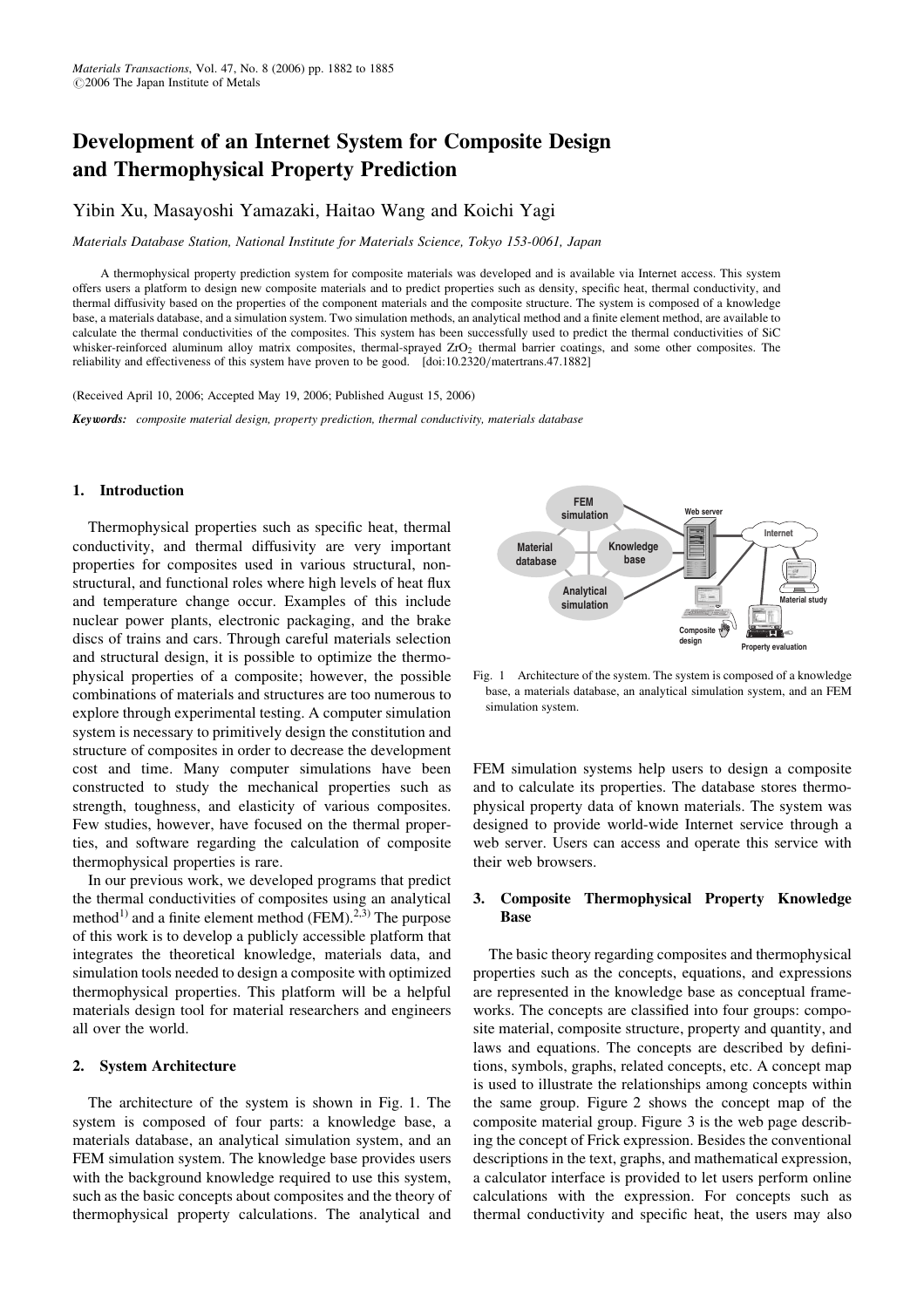



Fig. 2 Concept map showing the relationship among the concepts in the composite material group.



Fig. 3 Web page describing the Fricke expression using text, graphs, mathematical expressions (a), and an online calculator (b).

volume fraction of dispersion

refer to the database to view the plot graphs and numerical values of these properties.

## 4. Materials Properties Database

 $\left[\begin{array}{c}\n\text{calculate}\n\end{array}\right]\n\left[\begin{array}{c}\n\text{reset}\n\end{array}\right]$ 

A thermophysical property database is included in the system in order to help the users select appropriate component materials. The database contains data regarding the thermal conductivity, specific heat, density, and thermal diffusivity of metals, ceramics, polymers, etc., extracted from multiple databases<sup>4)</sup> of The National Institute for Materials Sciences and relevant literatures. When materials data is required, it is first displayed in the form of graphs such as thermal conductivity versus temperature (Fig. 4), specific



Fig. 4 A graph and numerical values of the thermal conductivity data stored in the materials database.

Table 1 Analytical solutions used for different composite structures.

| Structure model         |                                 |                            |                       |                                                           |
|-------------------------|---------------------------------|----------------------------|-----------------------|-----------------------------------------------------------|
| Structure<br>type       | Dispersion<br>shape             | Dispersion<br>distribution | Interface             | Analytical<br>solutions                                   |
| Laminate<br>composite   |                                 |                            | N <sub>0</sub><br>Yes | Wiener bounds <sup>5)</sup>                               |
| Dispersion<br>composite | Sphere<br>Ellipsoid<br>Cylinder | 1D, 2D and<br>3D           | N <sub>0</sub>        | Equivalent inclusion<br>method <sup>6</sup>               |
|                         | Sphere<br>Ellipsoid<br>Cylinder | 1D                         | Yes                   | Effective medium<br>theory <sup><math>\prime</math></sup> |

heat versus temperature, and so on. The user may select and enlarge an area of the plot, and when the number of the selected materials is less then 20, the description of the materials and the numerical values of the properties are shown.

#### 5. Composite Thermophysical Property Prediction

#### 5.1 Analytical simulation system

To design a composite with optimum properties, we first need to know the dependence of the properties on the constitution and structure of the composite. Analytical simulations provide easy modeling and fast calculations, and are therefore most suitable for this purpose. The details of the analytical simulation system have been reported previously.1) Here, we simply summarize the larger points. The analytical solutions used to calculate the thermal conductivity of composites with different structures are shown in Table 1. According to the structure of the designed composite, the system automatically selects the appropriate solution to calculate. The density and the specific heat of the composite are calculated using the law of mixtures, and the thermal diffusivity is calculated using the expression  $\alpha = \frac{\kappa}{\rho c_p}$ , where  $\alpha$  is the thermal diffusivity,  $\kappa$  is the thermal conductivity,  $\rho$  is the density, and  $c_p$  is the specific heat of the composite.

Figure 5(a) shows the web user interface for designing a dispersion composite. When clicking the button ''refer to materials database'', the window in Fig. 4 will open, and the data in the materials database will be plotted and displayed. If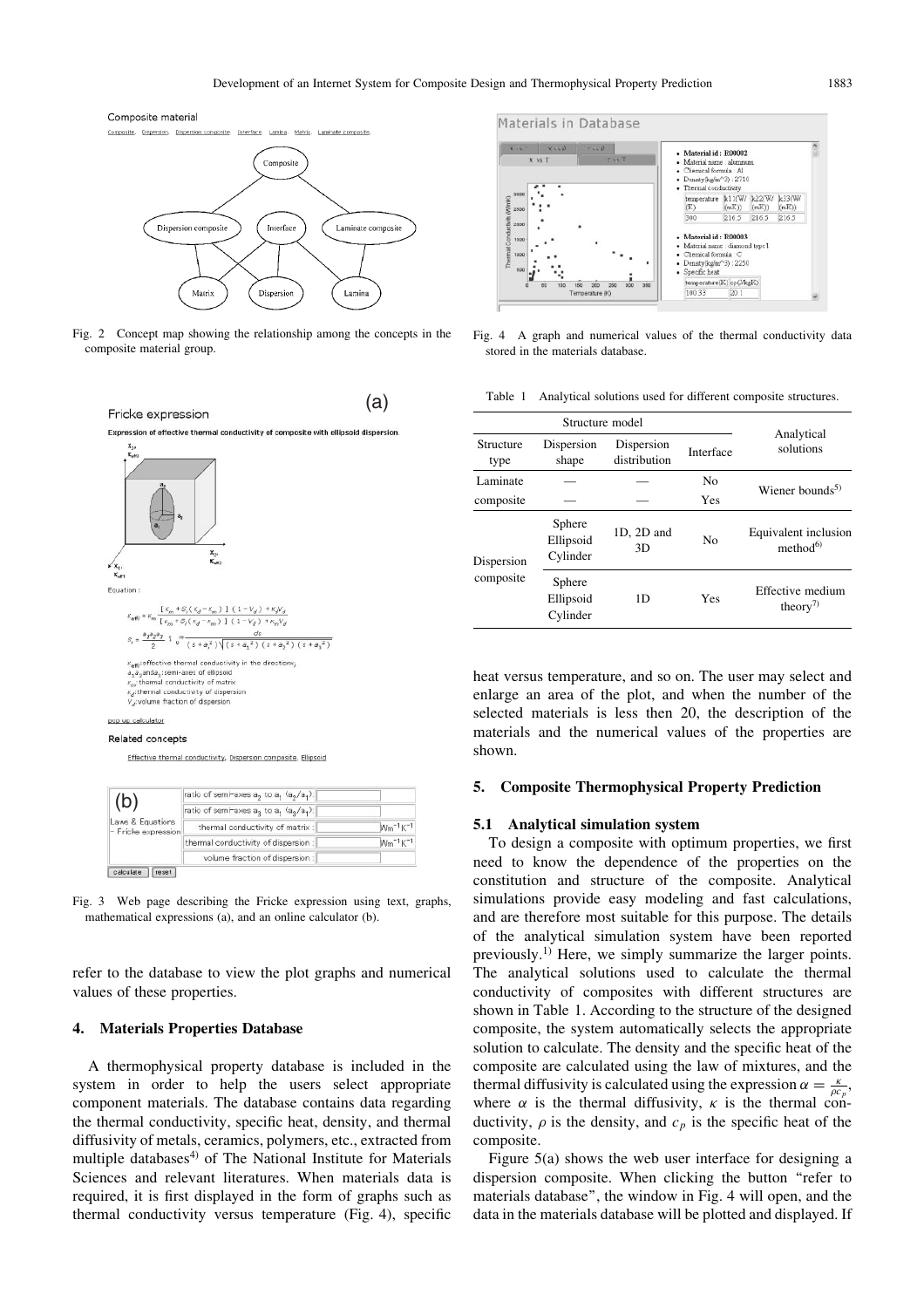v

Dispersion Composite Design (a) Sample Name:<br>Description: Material of matrix: Specific Heat<br> $T(K), c_p(3kg^{\text{-}1}K^{\text{-}1})$ Material  $\frac{\text{Density}}{\text{(kgm}^{-3)}}$ Thermal Conductivity  $\overline{10}$  $T(K) \cdot \kappa$ (Wm<sup>-1</sup>) 300 200 222 15 41 8 R00001 1600  $373.15, 42.1$ <br> $423.15, 41.1$ **Material of dispersion**  $\frac{\text{Specific Heat}}{\text{T(K)}, \text{c}_p(\text{Jkg}^{\text{-1}}\text{K}^{\text{-1}})}$ Material Volume<br>Fraction Density<br>(kgm<sup>-3</sup>) Thermal Conductivity<br>
T(K), k(Wm<sup>-1</sup>K<sup>-1</sup>) ID 100.33,20.<br>123.42.43.<br>152.64,88.  $18$ R00003 Refer to materials DB [graph] Get materials data Interfacial thermal barrier: O Do not consider © Consider Interfacial thermal conductance  $T(K)$ , hc $(\times 10^8$ Wm<sup>-2</sup>K<sup>-1</sup>  $300.4.8$ **Shape of dispersion** Shape of dispersion  $\exists$ (um)  $c/a = 5$  $\circ$  cylinder  $a = \Box$  $\langle \mu m \rangle$ Orientation of dispersion © 10 orientation 2D random orientation with  $\mathbf{e}_{\text{max}}$ .  $\circ$  3D random orientation with  $\overline{\mathbf{e}}_{\text{max}} = \overline{\Box}$ Evaluation temperature: 300  $\exists$  (K) Evaluate | Reset The calculated properties of composite (b) Density: 1,665 kgm<sup>-3</sup> **Specific Heat** Temperature(K) specific heat(Jkg<sup>-1</sup>K<sup>-1</sup>) 300.0 242.60 Thermal conductivity:  $\texttt{Temperature}(\mathsf{K}) \ \left| \ \mathsf{x}_{13}(\mathsf{Wm^{-1}K^{-1}}) \ \right| \ \mathsf{x}_{22}(\mathsf{Wm^{-1}K^{-1}}) \ \left| \ \mathsf{x}_{33}(\mathsf{Wm^{-1}K^{-1}}) \right.$ 300.0 48.45 48.45 78.87 Thermal diffusivity:  $\texttt{Temperature}(\mathbb{K}) \ \left| \ \alpha_{11}(m^2 \mathbb{S}^{-1}) \ \right| \ \alpha_{22}(m^2 \mathbb{S}^{-1}) \ \left| \ \alpha_{33}(m^2 \mathbb{S}^{-1}) \right.$  $1.2E-4$  $1.26 - 4$ 1.956-4 300.0

Fig. 5 Web user interface to design a dispersion composite (a), and the calculation results for the density, specific heat, thermal conductivity, and thermal diffusivity (b).

the user wants to use a material in the database as a matrix or dispersion, inputting the materials identification number into the "Material ID" space and clicking the button "Get materials data'' is all that is required. The density, specific heat, and thermal conductivity will then be imported to the form. After inputting the structural parameters and evaluating temperatures and clicking the button ''Evaluate'', the user will obtain the calculated density, specific heat, thermal conductivity, and thermal diffusivity of the composite, as shown in Fig. 5(b). The time to calculate the above properties is usually within 1 second, which makes calculating a large number of combinations of different materials and structural parameters in order to find the dependence of the properties on these parameters possible.

#### 5.2 FEM simulation system

Although the analytical method has a lot of advantages,



Fig. 6 Structural model of a composite containing randomly distributed spheres and ellipsoids, two different types of dispersions, generated by the FEM simulation system.

solutions are not available for some complicated structures, for example, a composite containing dispersions with different shapes, sizes, or materials; and also if the component materials have anisotropy in their thermal conductivity, etc. In these cases, the FEM method should be used. In our system, the FEM simulation is also available to calculate the thermal conductivity of composites.

Using commercial FEM software to design a dispersion composite is an enormously time consuming task because for each dispersion, the material, geometry, coordinates, and vectors of direction must be specified manually. We have developed a new method to simplify the generation of geometric models of composites containing randomly distributed dispersions.<sup>2,3)</sup> With this method, for the same type of dispersions, users just need to once specify their material, geometry, number, volume fraction, and orientation type the same way as in the case of the analytical simulation. The computer will then automatically create the coordinates and vectors of direction for each dispersion. Figure 6 shows a geometric model containing spherical and ellipsoid dispersions generated using this method. After the geometrical model is built, an FEM mesh is automatically created using the voxel-based method according to user-specified refinement. Depending on the mesh refinement, the computing time varies from several minutes to hours. An e-mail will be sent to the user when the process is finished, and the user can go to the web address to view the calculated result.

## 6. Application Examples

This system has been used to evaluate the thermal conductivity of some factual composites, $8-10$  the results of which are summarized and plotted in Fig. 7. The largest deviation between the calculated and experimental values was less than 10%, which is considered to be in good agreement. We have also used the system to estimate the dispersion/matrix interfacial thermal conductance of SiC particle-reinforced aluminum alloy matrix composites $11$ ) from the measured thermal conductivity of the composites. The SiC/Al interfacial thermal conductance was estimated to be between 1.1 and  $4.1 \times 10^8$  Wm<sup>-2</sup> K<sup>-1</sup>, which is consistent with the value of  $1.2 \times 10^8$  Wm<sup>-2</sup> K<sup>-1</sup>, calculated using phonon diffuse mismatch model and Debye theory.<sup>12)</sup>